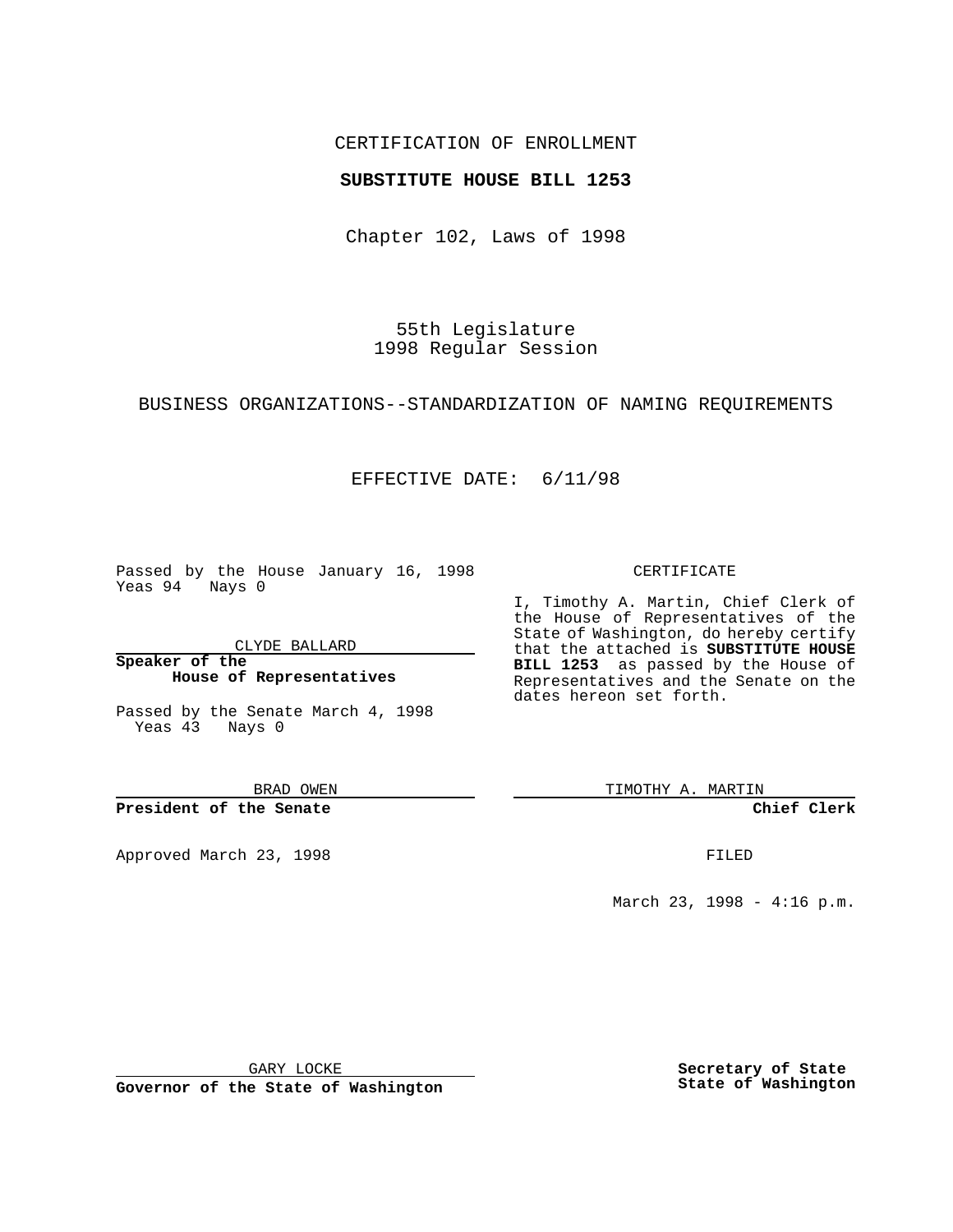# **SUBSTITUTE HOUSE BILL 1253** \_\_\_\_\_\_\_\_\_\_\_\_\_\_\_\_\_\_\_\_\_\_\_\_\_\_\_\_\_\_\_\_\_\_\_\_\_\_\_\_\_\_\_\_\_\_\_

\_\_\_\_\_\_\_\_\_\_\_\_\_\_\_\_\_\_\_\_\_\_\_\_\_\_\_\_\_\_\_\_\_\_\_\_\_\_\_\_\_\_\_\_\_\_\_

Passed Legislature - 1998 Regular Session

### **State of Washington 55th Legislature 1997 Regular Session**

**By** House Committee on Government Administration (originally sponsored by Representatives Parlette, Costa, Sheahan, Sterk, Lantz, Skinner, Sherstad, Lambert, Gardner, D. Schmidt, Kenney and Wensman; by request of Secretary of State)

Read first time 01/31/97.

1 AN ACT Relating to business organizations; amending RCW 23B.04.010, 23B.15.060, 24.03.045, 24.06.045, 25.04.710, 25.04.715, 25.10.020, 25.15.010, 25.15.325, and 25.15.015; and adding a new section to chapter 25.04 RCW.

5 BE IT ENACTED BY THE LEGISLATURE OF THE STATE OF WASHINGTON:

6 **Sec. 1.** RCW 23B.04.010 and 1994 c 211 s 1304 are each amended to 7 read as follows:

8 (1) A corporate name:

 (a) Must contain the word "corporation," "incorporated," "company," or "limited," or the abbreviation "corp.," "inc.," "co.," or "ltd."; (b) Must not contain language stating or implying that the corporation is organized for a purpose other than those permitted by RCW 23B.03.010 and its articles of incorporation;

 (c) Must not contain any of the following words or phrases: "Bank," "banking," "banker," "trust," "cooperative," or any combination of the words "industrial" and "loan," or any combination of any two or more of the words "building," "savings," "loan," "home," "association," and "society," or any other words or phrases prohibited 19 by any statute of this state; and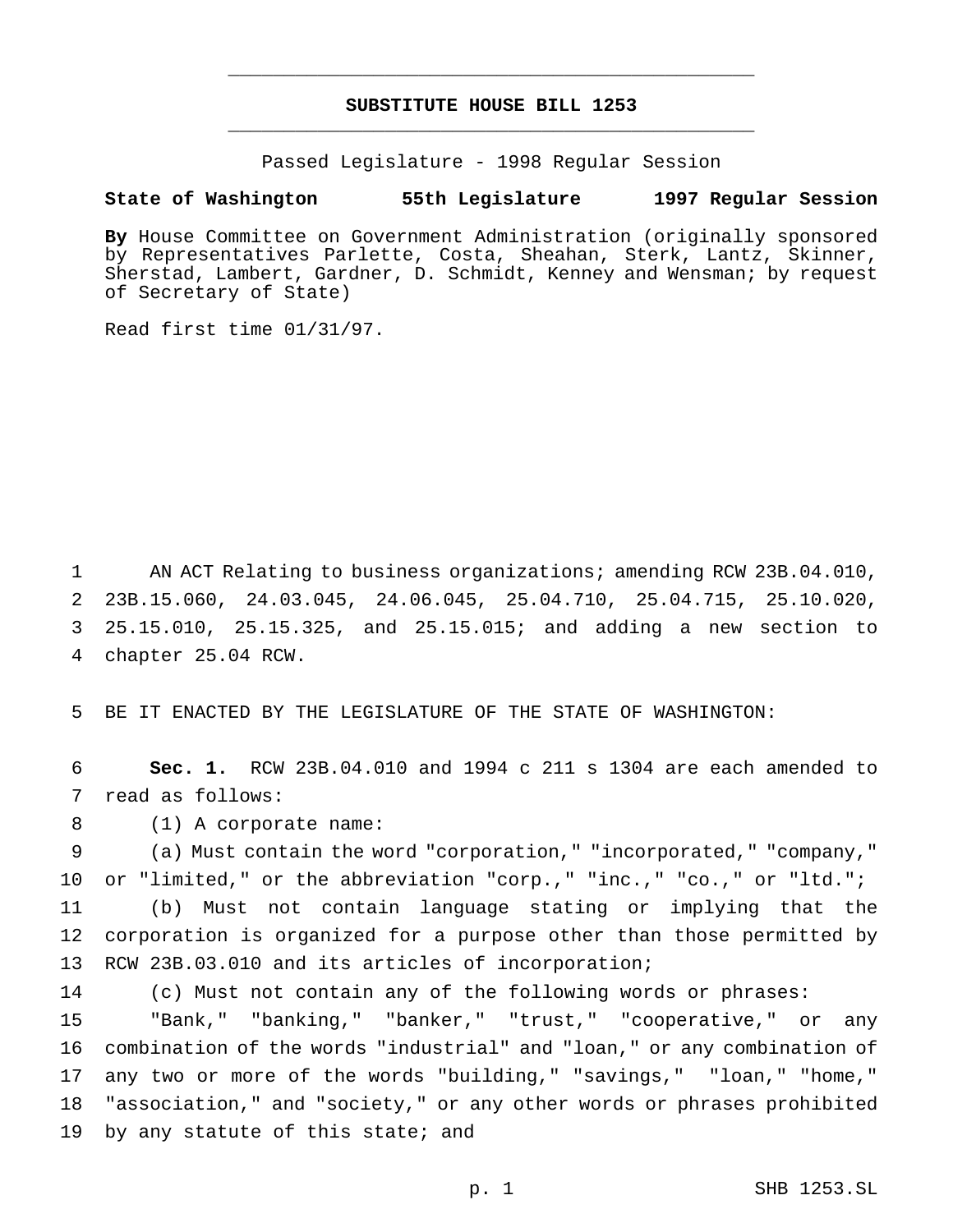(d) Except as authorized by subsections (2) and (3) of this section, must be distinguishable upon the records of the secretary of state from:

 (i) The corporate name of a corporation incorporated or authorized to transact business in this state;

6 (ii) A corporate name reserved or registered under ((RCW 23B.04.020) 7 or  $23B.04.030$ ) chapter 23B.04 RCW;

8 (iii) The fictitious name adopted ((pursuant to)) under RCW 23B.15.060 by a foreign corporation authorized to transact business in this state because its real name is unavailable;

11 (iv) The corporate name <u>or reserved name</u> of a not-for-profit corporation incorporated or authorized to conduct affairs in this state under chapter 24.03 RCW;

 (v) The name or reserved name of a mutual corporation or miscellaneous corporation incorporated or authorized to do business under chapter 24.06 RCW;

17 (vi) The name or reserved name of a foreign or domestic limited 18 partnership formed or registered under chapter ((25.08 or)) 25.10 RCW; 19 ((and

20  $(vi)$ ) (vii) The name or reserved name of ((any)) a limited 21 liability company organized or registered under chapter 25.15 RCW; and 22 (viii) The name or reserved name of a limited liability partnership 23 registered under chapter 25.04 RCW.

 (2) A corporation may apply to the secretary of state for authorization to use a name that is not distinguishable upon the records from one or more of the names described in subsection (1) of this section. The secretary of state shall authorize use of the name applied for if:

29 (a) The other corporation, company, holder, limited liability 30 partnership, or limited partnership consents to the use in writing and files with the secretary of state documents necessary to change its name or the name reserved or registered to a name that is distinguishable upon the records of the secretary of state from the name of the applying corporation; or

 (b) The applicant delivers to the secretary of state a certified copy of the final judgment of a court of competent jurisdiction establishing the applicant's right to use the name applied for in this state.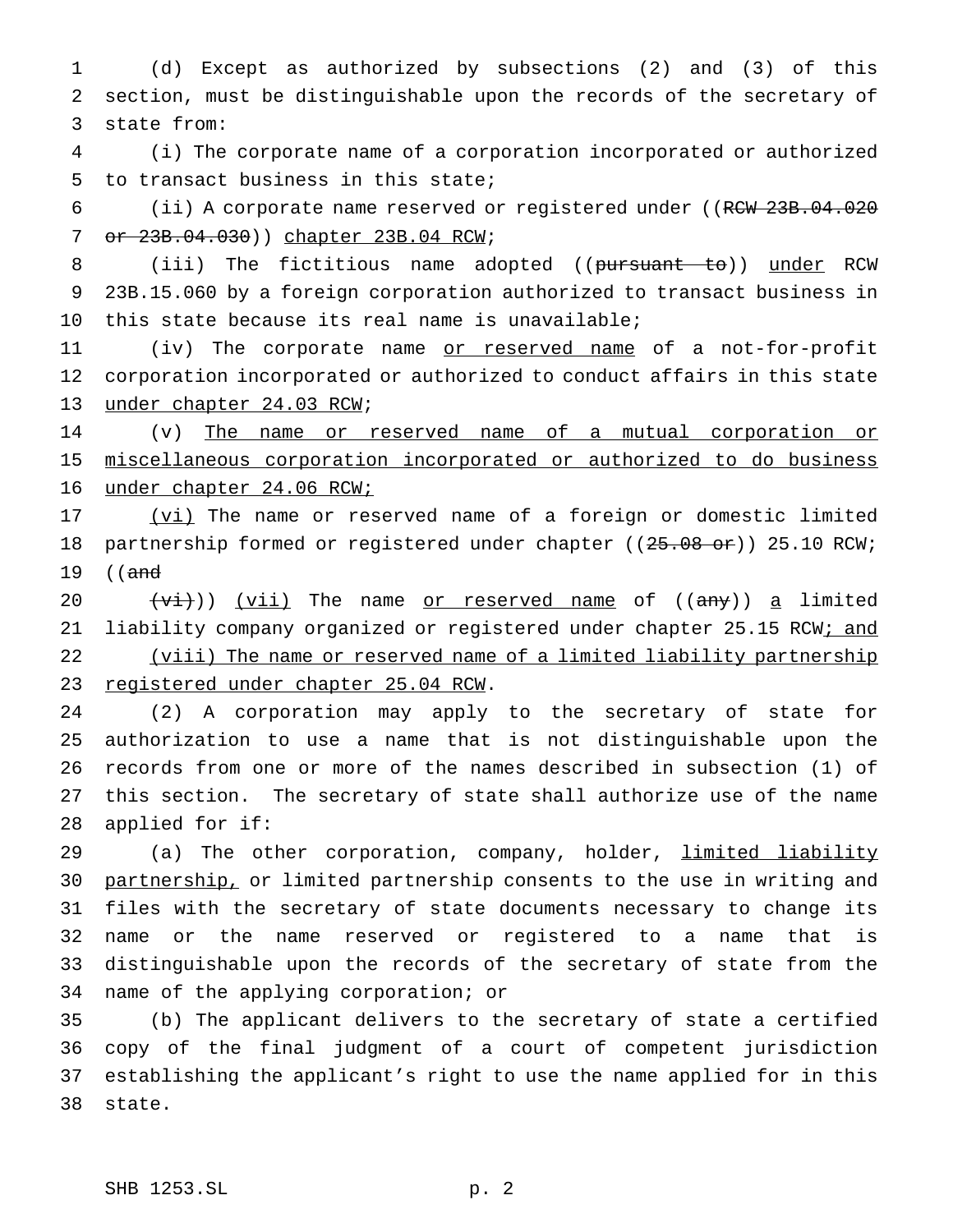(3) A corporation may use the name, including the fictitious name, 2 of another domestic or foreign corporation, ((or of another domestic or 3 foreign)) limited liability company, ((or of a domestic or foreign)) 4 limited partnership, or limited liability partnership, that is used in 5 this state if the other ((corporation is incorporated or authorized to transact business in this state, or if the limited liability company is organized or authorized to transact business in this state, or if the 8 <del>limited partnership</del>)) entity is formed or authorized to transact business in this state, and the proposed user corporation: (a) Has merged with the other corporation, limited liability company, or limited partnership; or (b) Has been formed by reorganization of the other corporation.

 (4) This title does not control the use of assumed business names or "trade names."

 (5) A name shall not be considered distinguishable upon the records of the secretary of state by virtue of:

17 (a) A variation in ((the designation, under subsection (1)(a) of 18 this section, used for the same name)) <u>any of the following</u> designations for the same name: "Corporation," "incorporated," "company," "limited," "partnership," "limited partnership," "limited liability company," or "limited liability partnership," or the abbreviations "corp.," "inc.," "co.," "ltd.," "LP," "L.P.," "LLP," "L.L.P.," "LLC," or "L.L.C.";

 (b) The addition or deletion of an article or conjunction such as "the" or "and" from the same name;

 (c) Punctuation, capitalization, or special characters or symbols in the same name; or

 (d) Use of abbreviation or the plural form of a word in the same name.

 **Sec. 2.** RCW 23B.15.060 and 1989 c 165 s 174 are each amended to read as follows:

 (1) No certificate of authority shall be issued to a foreign corporation unless the corporate name of such corporation:

 (a) Contains the word "corporation," "incorporated," "company," or "limited," or the abbreviation "corp.," "inc.," "co.," or "ltd.";

 (b) Does not contain language stating or implying that the corporation is organized for a purpose other than that permitted by RCW 23B.03.010 and its articles of incorporation;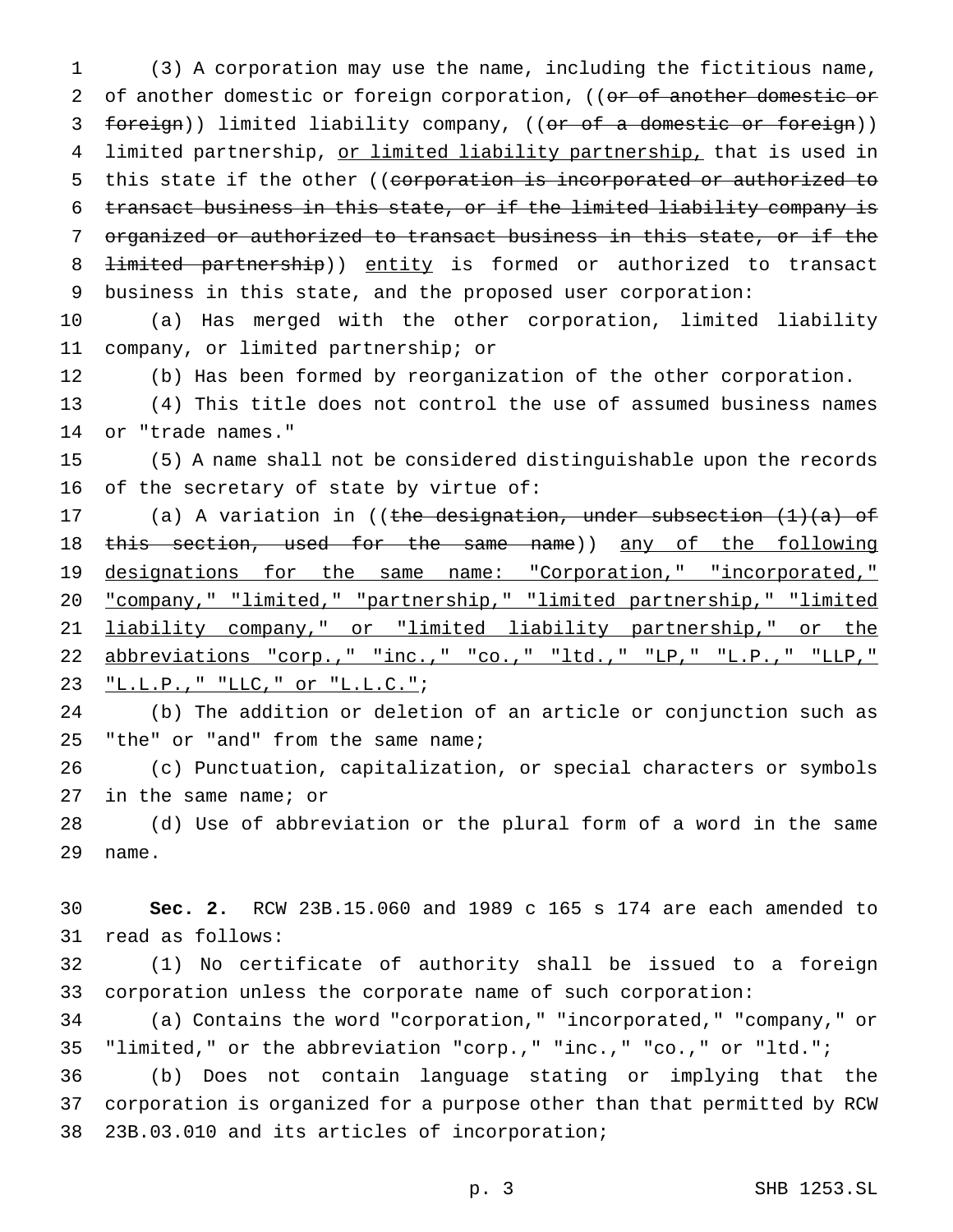(c) Does not contain any of the following words or phrases: "Bank," "banking," "banker," "trust," "cooperative," or any combination of the words "industrial" and "loan," or any combination of any two or more words "building," "savings," "loan," "home," "association," and "society," or any other words or phrases prohibited by any statute of this state; and

7 (d) Except as authorized by subsections  $((+3))$   $(4)$  and  $((+4))$   $(5)$  of this section, is distinguishable upon the records of the secretary of state from:

 (i) The corporate name of a corporation incorporated or authorized to transact business in this state;

12 (ii) A corporate name reserved or registered under ((RCW 23B.04.020 or 23B.04.030)) chapter 23B.04 RCW;

14 (iii) The fictitious name adopted pursuant to subsection  $((+2)^i)$ 15 (3) of this section by a foreign corporation authorized to transact business in this state because its real name is unavailable;

17 (iv) The corporate name or reserved name of a not-for-profit corporation incorporated or authorized to conduct affairs in this state 19 under chapter 24.03 RCW; ((and))

 (v) The name or reserved name of a mutual corporation or miscellaneous corporation incorporated or authorized to do business under chapter 24.06 RCW;

23 (vi) The name or reserved name of a foreign or domestic limited 24 partnership formed or registered under chapter 25.10 RCWi

 (vii) The name or reserved name of any limited liability company 26 organized or registered under chapter 25.15 RCW; and

27 (viii) The name or reserved name of any limited liability partnership registered under chapter 25.04 RCW.

 (2) A name shall not be considered distinguishable under the same grounds as provided under RCW 23B.04.010.

31 (3) If the corporate name of a foreign corporation does not satisfy the requirements of subsection (1) of this section, the foreign corporation to obtain or maintain a certificate of authority to transact business in this state:

 (a) May add the word "corporation," "incorporated," "company," or "limited," or the abbreviation "corp.," "inc.," "co.," or "ltd.," to its corporate name for use in this state; or

 (b) May use a fictitious name to transact business in this state if its real name is unavailable and it delivers to the secretary of state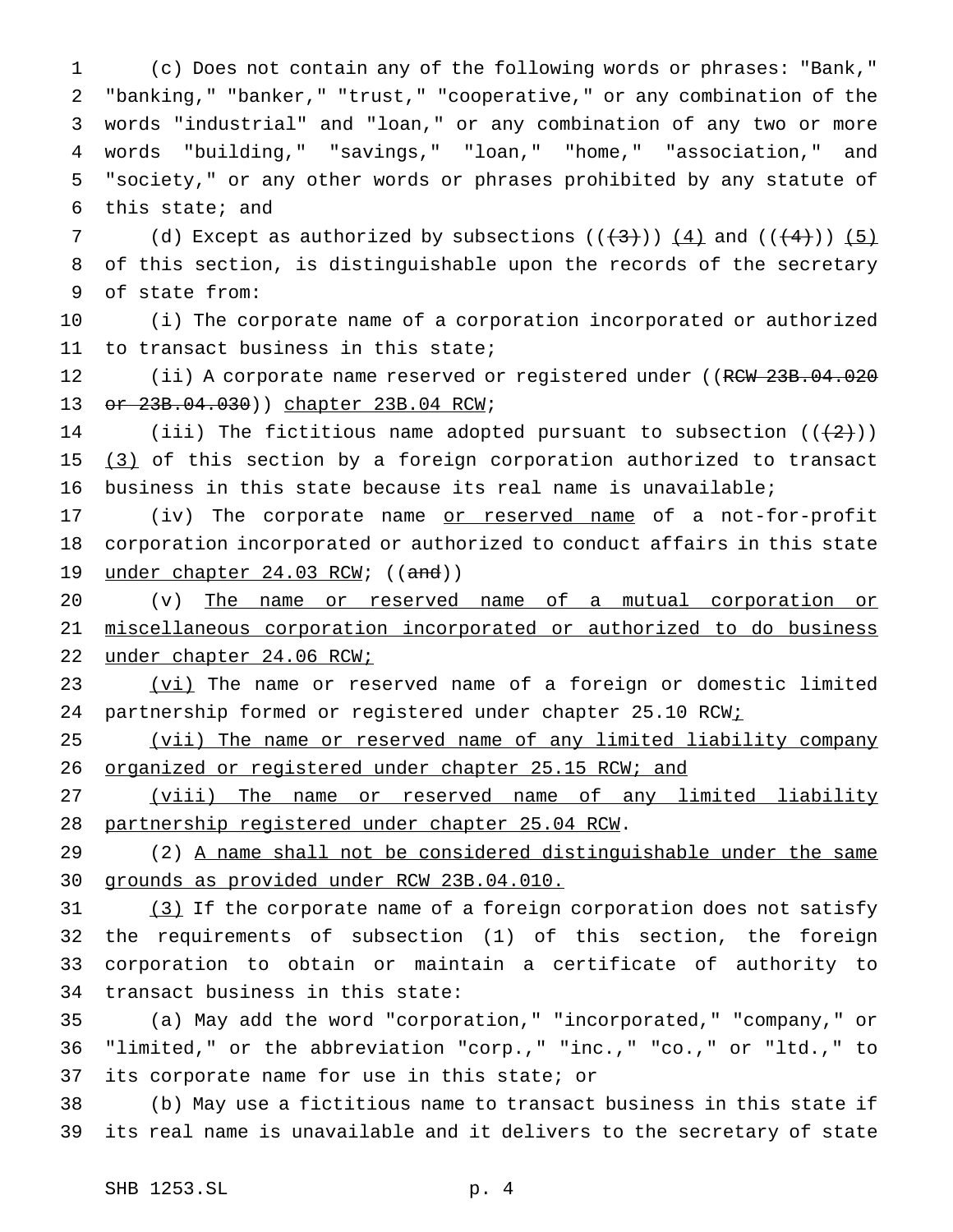for filing a copy of the resolution of its board of directors, certified by its secretary, adopting the fictitious name.

 $(1,3)$  ( $(1,3)$ ) (4) A foreign corporation may apply to the secretary of state for authorization to use a name that is not distinguishable upon the records from one or more of the names described in subsection (1)(d) of this section. The secretary of state shall authorize use of the name applied for if:

8 (a) The other corporation, company, holder, limited liability 9 partnership, or limited partnership consents to the use in writing and files with the secretary of state documents necessary to change its name or the name reserved or registered to a name that is distinguishable upon the records of the secretary of state from the name of the applying corporation; or

 (b) The applicant delivers to the secretary of state a certified copy of the final judgment of a court of competent jurisdiction establishing the applicant's right to use the name applied for in this state.

 $((+4))$  (5) A foreign corporation may use in this state the name, including the fictitious name, of another domestic or foreign corporation that is used in this state if the other corporation is incorporated or authorized to transact business in this state and the foreign corporation:

(a) Has merged with the other corporation; or

(b) Has been formed by reorganization of the other corporation.

 $((+5))$   $(6)$  If a foreign corporation authorized to transact business in this state changes its corporate name to one that does not satisfy the requirements of subsection (1) of this section, it may not transact business in this state under the changed name until it adopts a name satisfying such requirements and obtains an amended certificate of authority under RCW 23B.15.040.

 **Sec. 3.** RCW 24.03.045 and 1994 c 211 s 1305 are each amended to read as follows:

The corporate name:

 (1) Shall not contain any word or phrase which indicates or implies that it is organized for any purpose other than one or more of the purposes contained in its articles of incorporation.

37 (2) ((Shall not be the same as, or deceptively similar to, the name 38 of any corporation, whether for profit or not for profit, existing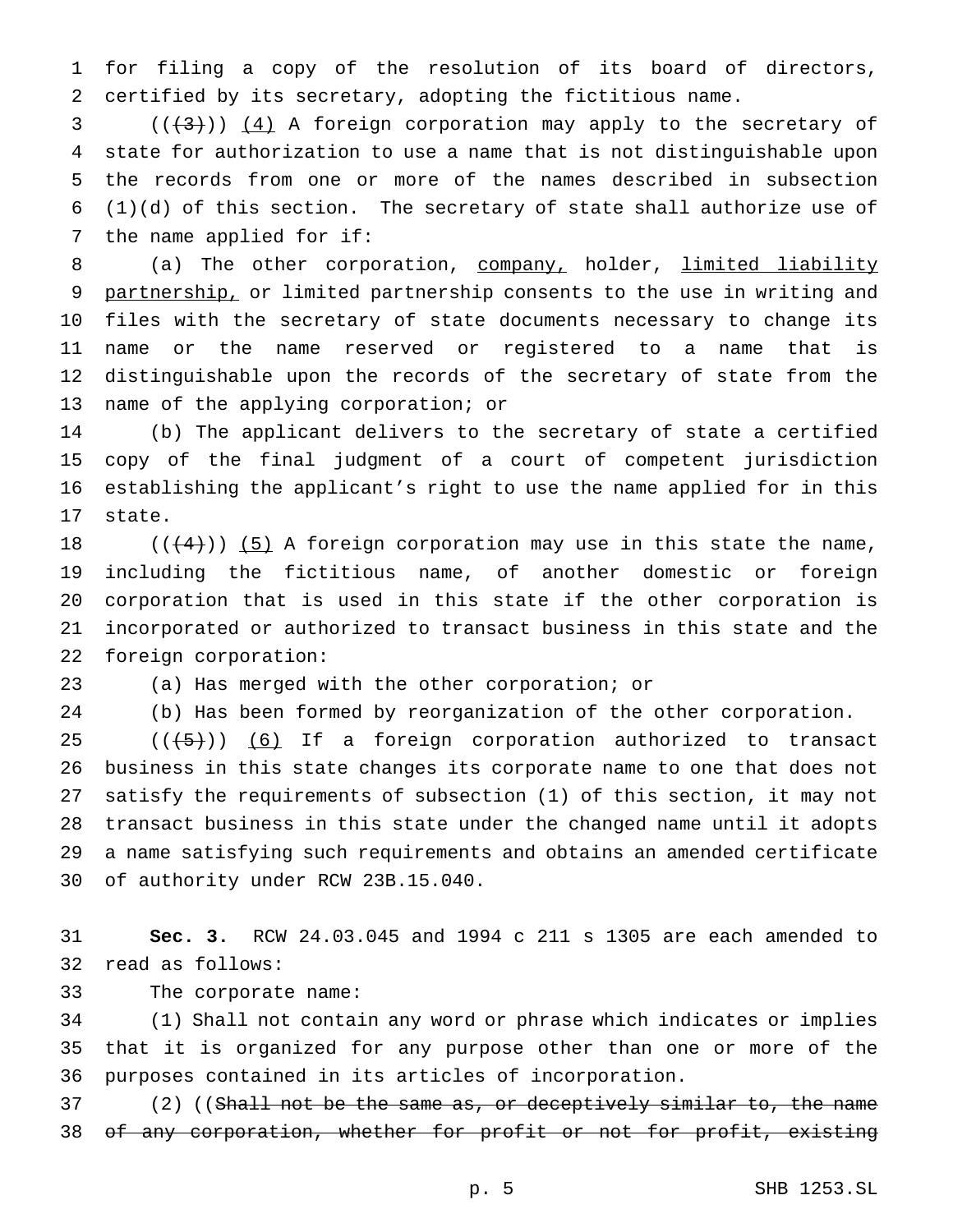1 under any act of this state, or any foreign corporation, whether for 2 profit or not for profit, authorized to transact business or conduct 3 affairs in this state, any foreign or domestic limited liability 4 company on file with the secretary of state, any domestic or foreign 5 limited partnership on file with the secretary, or a limited 6 partnership existing under chapter 25.10 RCW, or a corporate name 7 reserved or registered as permitted by the laws of this state. This 8 subsection shall not apply if the applicant files with the secretary of 9 state either of the following: (a) The written consent of the other 10 corporation, limited liability company, limited partnership, or holder 11 of a reserved name to use the same or deceptively similar name and one 12 or more words are added or deleted to make the name distinguishable 13 from the other name as determined by the secretary of state, or (b) a 14 certified copy of a final decree of a court of competent jurisdiction 15 establishing the prior right of the applicant to the use of the name in 16 this state.)) (a) Except as provided in (b) and (c) of this subsection, 17 must be distinguishable upon the records of the secretary of state 18 from: 19 (i) The corporate name or reserved name of a corporation or

20 domestic corporation organized or authorized to transact business under 21 this chapter;

22 (ii) A corporate name reserved or registered under chapter 23B.04 23 RCW;

24 (iii) The fictitious name adopted under RCW 23B.15.060 by a foreign 25 corporation authorized to transact business in this state because its 26 real name is unavailable;

27 (iv) The name or reserved name of a mutual corporation or 28 miscellaneous corporation incorporated or authorized to do business 29 under chapter 24.06 RCW;

30 (v) The name or reserved name of a foreign or domestic limited 31 partnership formed or registered under chapter 25.10 RCW;

32 (vi) The name or reserved name of a limited liability company 33 organized or registered under chapter 25.15 RCW; and

34 (vii) The name or reserved name of a limited liability partnership 35 registered under chapter 25.04 RCW.

36 (b) A corporation may apply to the secretary of state for 37 authorization to use a name that is not distinguishable upon the 38 records from one or more of the names described in (a) of this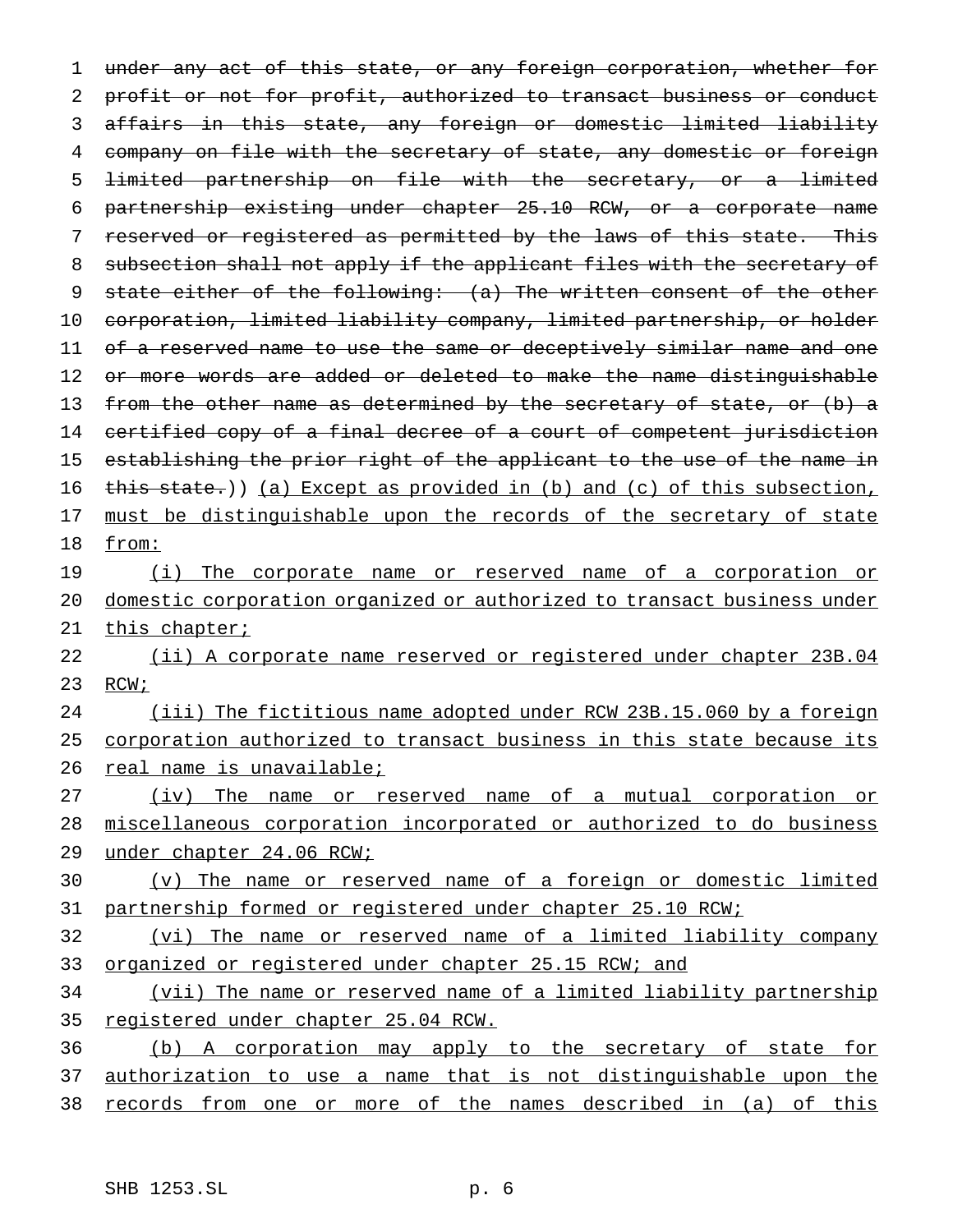subsection. The secretary of state shall authorize use of the name applied for if: (i) The other corporation, company, holder, limited liability 4 partnership, or limited partnership consents to the use in writing and files with the secretary of state documents necessary to change its name or the name reserved or registered to a name that is 7 distinguishable upon the records of the secretary of state from the 8 name of the applying corporation; or (ii) The applicant delivers to the secretary of state a certified 10 copy of the final judgment of a court of competent jurisdiction 11 establishing the applicant's right to use the name applied for in this 12 state. (c) A corporation may use the name, including the fictitious name, 14 of another domestic or foreign corporation, limited liability company, limited partnership, or limited liability partnership, that is used in this state if the other entity is formed or authorized to transact 17 business in this state, and the proposed user corporation: (i) Has merged with the other corporation, limited liability 19 company, or limited partnership; or (ii) Has been formed by reorganization of the other corporation. (3) Shall be transliterated into letters of the English alphabet, if it is not in English. (4) Shall not include or end with "incorporated," "company," "corporation," "partnership," "limited partnership," or "Ltd.," or any abbreviation thereof, but may use "club," "league," "association," 26 "services," "committee," "fund," "society," "foundation," ". . . . . ., a nonprofit corporation," or any name of like import. (5) May only include the term "public benefit" or names of like import if the corporation has been designated as a public benefit nonprofit corporation by the secretary in accordance with this chapter. (6) A name shall not be considered distinguishable upon the records 32 of the secretary of state by virtue of: (a) A variation in any of the following designations for the same name: "Corporation," "incorporated," "company," "limited," "partnership," "limited partnership," "limited liability company," or "limited liability partnership," or the abbreviations "corp.," "inc.," "co.," "ltd.," "LP," "L.P.," "LLP," "L.L.P.," "LLC," or "L.L.C.";

 (b) The addition or deletion of an article or conjunction such as "the" or "and" from the same name;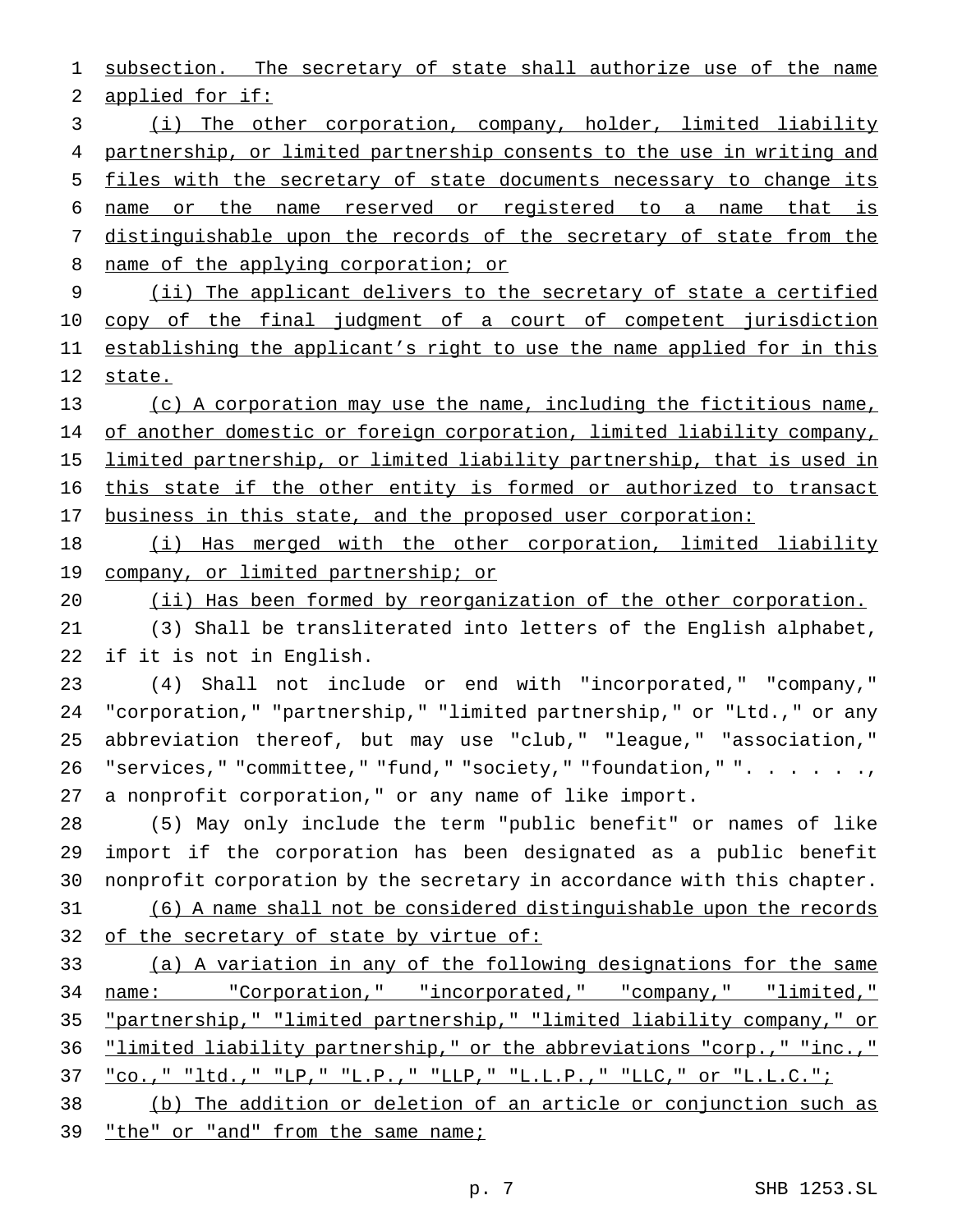1 (c) Punctuation, capitalization, or special characters or symbols 2 in the same name; or

3 (d) Use of abbreviation or the plural form of a word in the same 4 name.

5 (7) This title does not control the use of assumed business names 6 or "trade names."

7 **Sec. 4.** RCW 24.06.045 and 1995 c 337 s 22 are each amended to read 8 as follows:

9 The corporate name:

10 (1) Shall not contain any word or phrase which indicates or implies 11 that it is organized for any purpose other than one or more of the 12 purposes contained in its articles of incorporation.

13 (2) ((Shall not be the same as, or deceptively similar to, the name 14 of any corporation existing under any act of this state, or any foreign 15 corporation authorized to transact business or conduct affairs in this 16 state under any act of this state, or the name of any limited liability 17 company organized or authorized to transact business under any act of 18 this state, the name of a domestic or foreign limited partnership on 19 file with the secretary, or a corporate name reserved or registered as 20 permitted by the laws of this state. This subsection shall not apply 21 if the applicant files with the secretary of state either of the 22 following: (a) The written consent of the other corporation, limited 23 liability company, limited partnership, or holder of a reserved name to 24 use the same or deceptively similar name and one or more words are 25 added or deleted to make the name distinguishable from the other name 26 as determined by the secretary of state, or (b) a certified copy of a 27 final decree of a court of competent jurisdiction establishing the 28 prior right of the applicant to the use of the name in this state.)) 29 (a) Except as provided in (b) and (c) of this subsection, must be 30 distinguishable upon the records of the secretary of state from:

31 (i) The corporate name of a corporation organized or authorized to 32 transact business in this state;

33 (ii) A corporate name reserved or registered under chapter 23B.04 34 RCW;

35 (iii) The name or reserved name of a mutual corporation or 36 miscellaneous corporation incorporated or authorized to do business 37 under this chapter;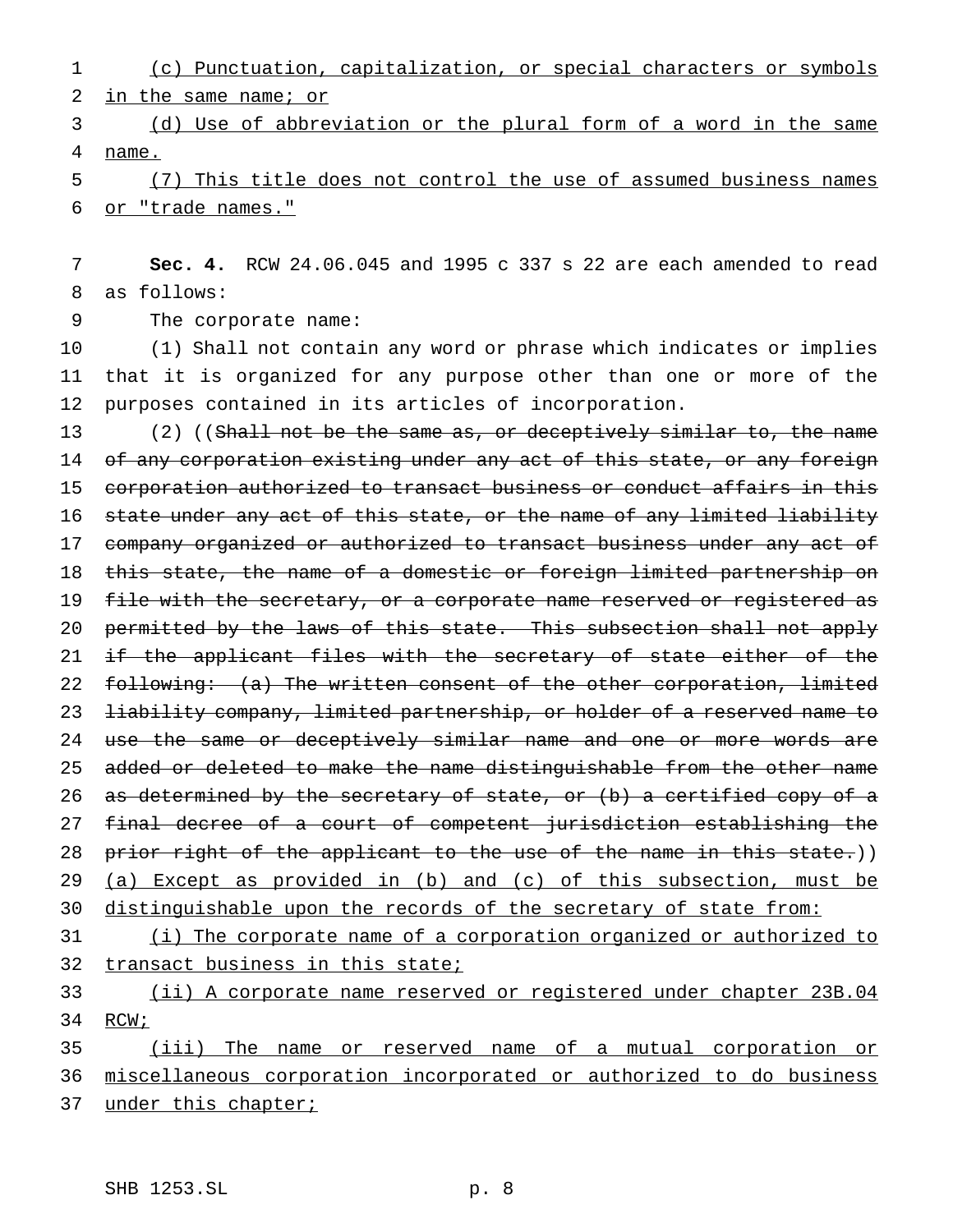(iv) The fictitious name adopted under RCW 23B.15.060 by a foreign corporation authorized to transact business in this state because its 3 real name is unavailable; (v) The corporate name or reserved name of a not-for-profit corporation incorporated or authorized to conduct affairs in this state under chapter 24.03 RCW; (vi) The name or reserved name of a foreign or domestic limited partnership formed or registered under chapter 25.10 RCW; (vii) The name or reserved name of a limited liability company 10 organized or registered under chapter 25.15 RCW; and (viii) The name or reserved name of a limited liability partnership registered under chapter 25.04 RCW. (b) A corporation may apply to the secretary of state for authorization to use a name that is not distinguishable upon the records from one or more of the names described in (a) of this 16 subsection. The secretary of state shall authorize use of the name applied for if: (i) The other corporation, company, holder, limited liability 19 partnership, or limited partnership consents to the use in writing and files with the secretary of state documents necessary to change its name or the name reserved or registered to a name that is distinguishable upon the records of the secretary of state from the 23 name of the applying corporation; or 24 (ii) The applicant delivers to the secretary of state a certified copy of the final judgment of a court of competent jurisdiction 26 establishing the applicant's right to use the name applied for in this 27 state. (c) A corporation may use the name, including the fictitious name, 29 of another domestic or foreign corporation, limited liability company, limited partnership, or limited liability partnership, that is used in this state if the other entity is incorporated, organized, formed, or 32 authorized to transact business in this state, and the proposed user corporation: (i) Has merged with the other corporation, limited liability company, or limited partnership; or (ii) Has been formed by reorganization of the other corporation. (3) Shall be transliterated into letters of the English alphabet if

it is not in English.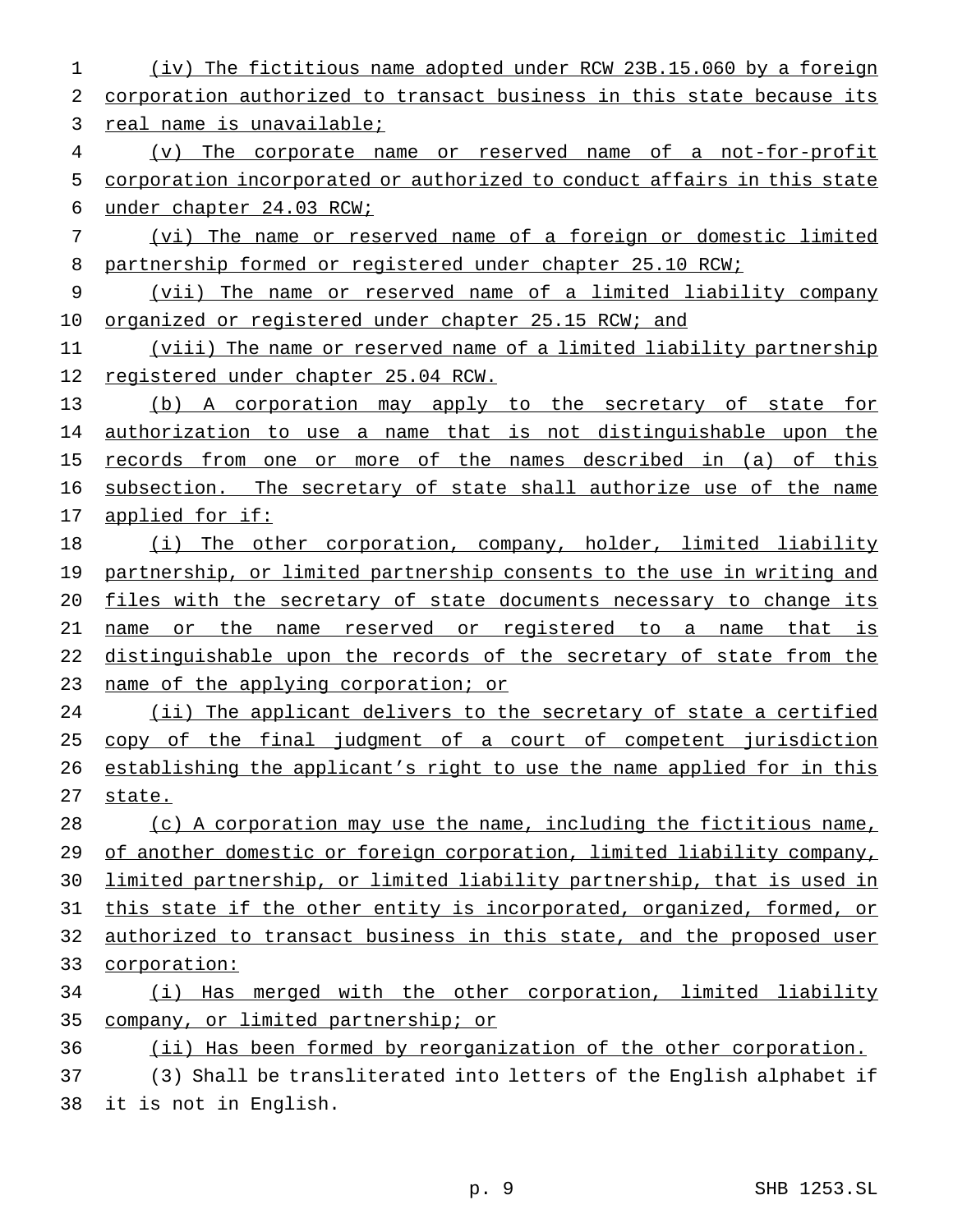(4) The name of any corporation formed under this section shall not include nor end with "incorporated", "company", or "corporation" or any abbreviation thereof, but may use "club", "league", "association", 4 "services", "committee", "fund", "society", "foundation", ". . . . . ., a nonprofit mutual corporation", or any name of like import.

 (5) A name shall not be considered distinguishable upon the records 7 of the secretary of state by virtue of:

 (a) A variation in any of the following designations for the same name: "Corporation," "incorporated," "company," "limited," "partnership," "limited partnership," "limited liability company," or 11 "limited liability partnership," or the abbreviations "corp.," "inc.," "co.," "ltd.," "LP," "L.P.," "LLP," "L.L.P.," "LLC," or "L.L.C.";

 (b) The addition or deletion of an article or conjunction such as 14 "the" or "and" from the same name;

 (c) Punctuation, capitalization, or special characters or symbols 16 in the same name; or

17 (d) Use of abbreviation or the plural form of a word in the same name.

19 (6) This title does not control the use of assumed business names 20 or "trade names."

 **Sec. 5.** RCW 25.04.710 and 1995 c 337 s 3 are each amended to read as follows:

 (1) To become and to continue as a limited liability partnership, a partnership shall file with the secretary of state an application stating the name of the partnership; the address of its principal office; if the partnership's principal office is not located in this state, the address of a registered office and the name and address of a registered agent for service of process in this state which the partnership will be required to maintain; the number of partners; a 30 brief statement of the business in which the partnership engages; any other matters that the partnership determines to include; and that the partnership thereby applies for status as a limited liability partnership.

 (2) The application shall be executed by a majority in interest of the partners or by one or more partners authorized to execute an application.

 (3) The application shall be accompanied by a fee of one hundred seventy-five dollars for each partnership.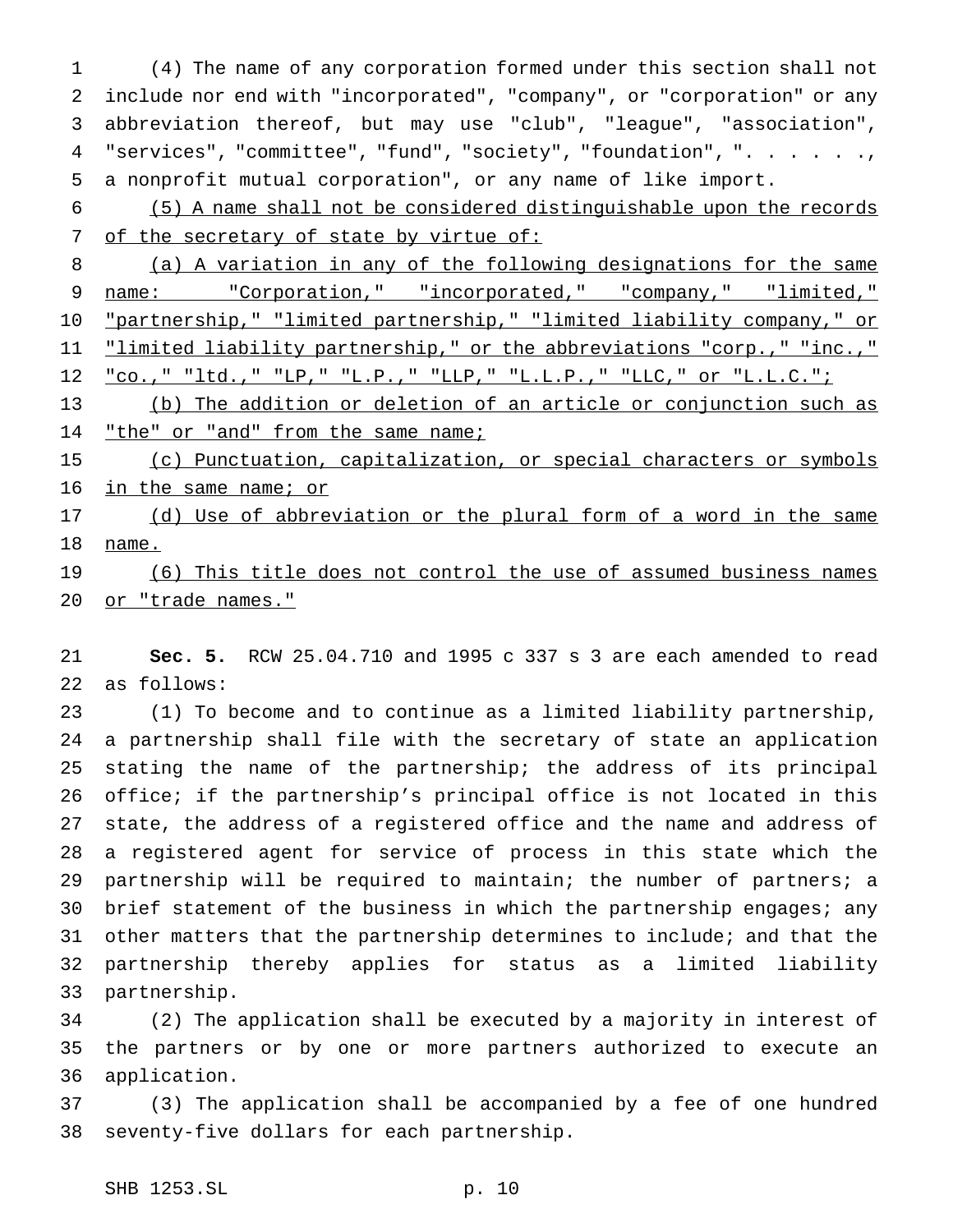(4) The secretary of state shall register as a limited liability partnership any partnership that submits a completed application with 3 the required fee and the name of which complies with RCW 25.04.715.

 (5) A partnership registered under this section shall pay an annual fee, in each year following the year in which its application is filed, on a date and in an amount specified by the secretary of state. The fee must be accompanied by a notice, on a form provided by the secretary of state, of the number of partners currently in the partnership and of any material changes in the information contained in the partnership's application for registration.

 (6) Registration is effective immediately after the date an application is filed, and remains effective until: (a) It is voluntarily withdrawn by filing with the secretary of state a written withdrawal notice executed by a majority in interest of the partners or by one or more partners authorized to execute a withdrawal notice; or (b) thirty days after receipt by the partnership of a notice from the secretary of state, which notice shall be sent by certified mail, return receipt requested, that the partnership has failed to make timely payment of the annual fee specified in subsection (5) of this section, unless the fee is paid within such a thirty-day period.

 (7) The status of a partnership as a limited liability partnership, and the liability of the partners thereof, shall not be affected by: (a) Errors in the information stated in an application under subsection (1) of this section or a notice under subsection (5) of this section; or (b) changes after the filing of such an application or notice in the information stated in the application or notice.

 (8) The secretary of state may provide forms for the application under subsection (1) of this section or a notice under subsection (5) of this section.

 **Sec. 6.** RCW 25.04.715 and 1995 c 337 s 4 are each amended to read as follows:

32 (1) The name of a limited liability partnership shall contain the words "limited liability partnership" or the abbreviation "L.L.P." or "LLP" as the last words or letters of its name.

 (2) Except as provided in subsections (3) and (4) of this section, 36 the name must be distinguishable upon the records of the secretary of state from: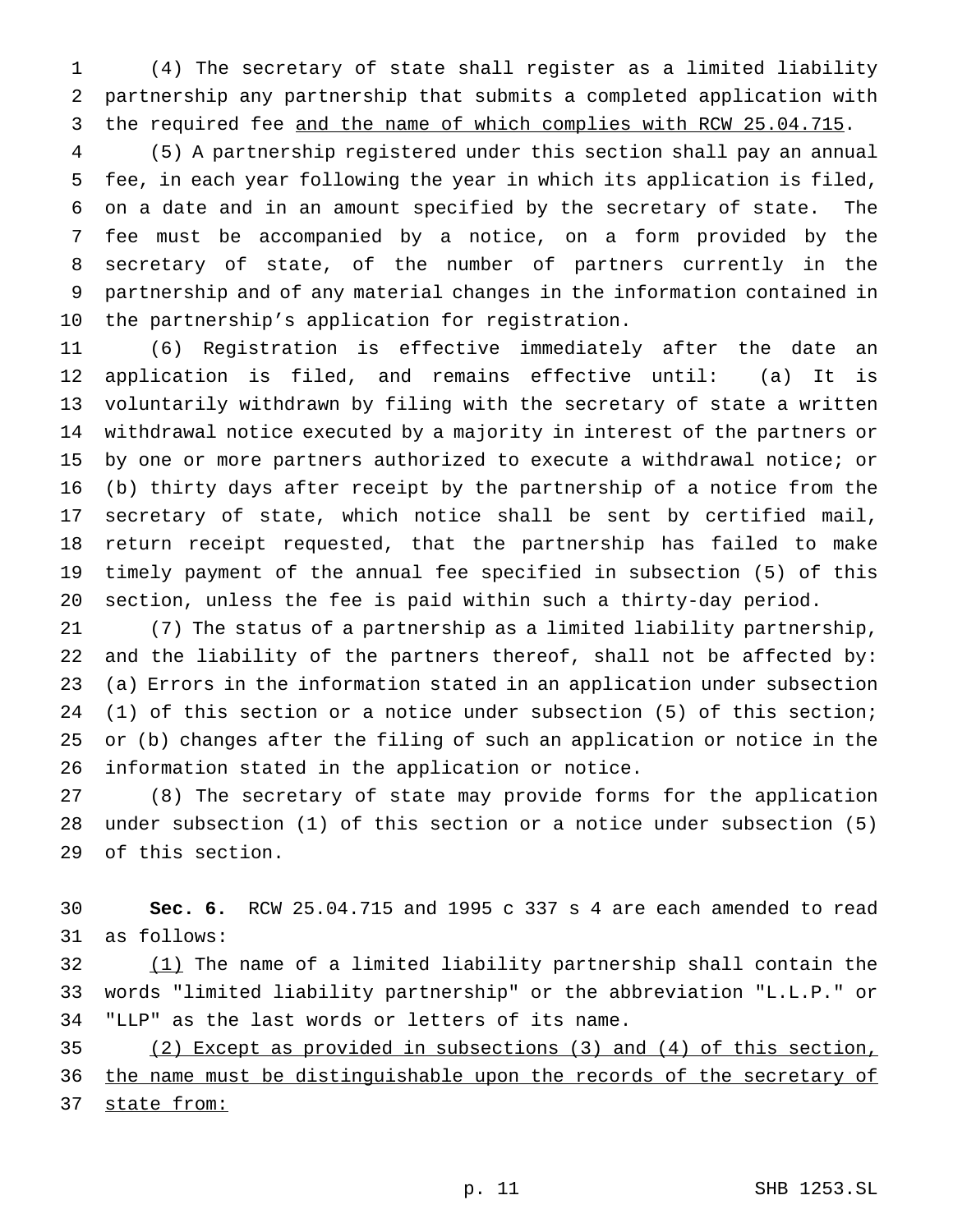(a) The corporate name of a corporation organized or authorized to transact business in this state; (b) A corporate name reserved or registered under chapter 23B.04 RCW; (c) The name or reserved name of a mutual corporation or miscellaneous corporation incorporated or authorized to do business under chapter 24.06 RCW; 8 (d) The fictitious name adopted under RCW 23B.15.060 by a foreign corporation authorized to transact business in this state because its real name is unavailable; (e) The corporate name or reserved name of a not-for-profit corporation incorporated or authorized to conduct affairs in this state 13 under chapter 24.03 RCW; (f) The name or reserved name of a foreign or domestic limited 15 partnership formed or registered under chapter 25.10 RCW; (g) The name or reserved name of a limited liability company 17 organized or registered under chapter 25.15 RCW; and (h) The name of a limited liability partnership registered under chapter 25.04 RCW. (3) A limited liability partnership may apply to the secretary of state for authorization to use a name that is not distinguishable upon the records from one or more of the names described in subsection (2) 23 of this section. The secretary of state shall authorize use of the name applied for if: (a) The other holder consents to the use in writing and files with 26 the secretary of state documents necessary to change its name or the name reserved or registered to a name that is distinguishable upon the records of the secretary of state from the name of the applying corporation; or (b) The applicant delivers to the secretary of state a certified copy of the final judgment of a court of competent jurisdiction 32 establishing the applicant's right to use the name applied for in this 33 state. (4) A limited liability partnership may use the name, including the fictitious name, of another domestic or foreign corporation, or of another domestic or foreign limited liability company or of a domestic 37 or foreign limited partnership or domestic or foreign limited liability partnership, that is used in this state if the other corporation is incorporated or authorized to transact business in this state, or if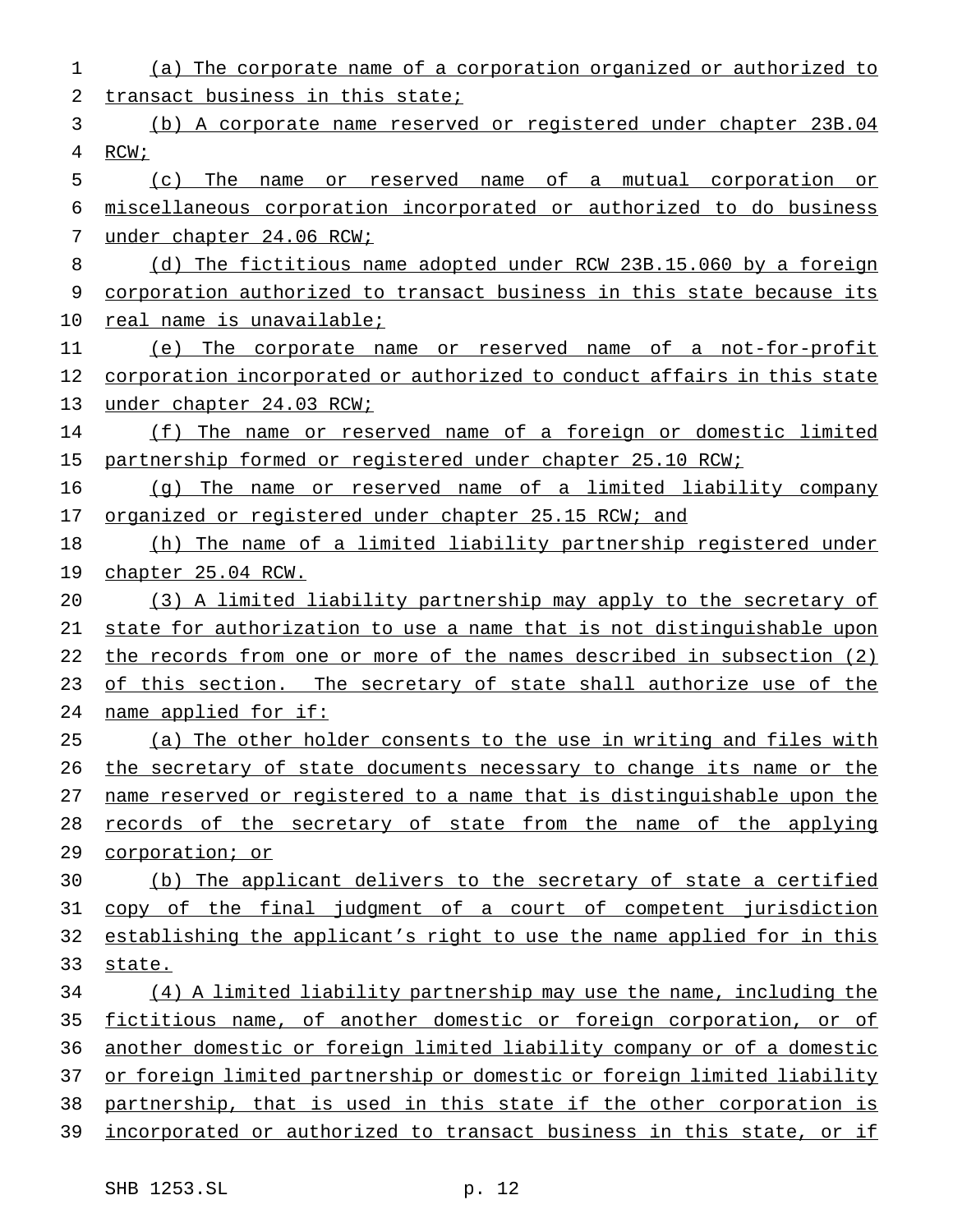the limited liability company is organized or authorized to transact business in this state, or if the limited partnership is incorporated, organized, formed, or authorized to transact business in this state, 4 and the proposed user corporation: (a) Has merged with the other corporation, limited liability company, or limited partnership; or (b) Has been formed by reorganization of the other corporation. (5) A name shall not be considered distinguishable upon the records 9 of the secretary of state by virtue of: 10 (a) A variation in any of the following designations for the same 11 name: "Corporation," "incorporated," "company," "limited," 12 "partnership," "limited partnership," "limited liability company," or "limited liability partnership," or the abbreviations "corp.," "inc.," "co.," "ltd.," "LP," "L.P.," "LLP," "L.L.P.," "LLC," or "L.L.C."; (b) The addition or deletion of an article or conjunction such as 16 "the" or "and" from the same name; 17 (c) Punctuation, capitalization, or special characters or symbols 18 in the same name; or 19 (d) Use of abbreviation or the plural form of a word in the same name. (6) This chapter does not control the use of assumed business names 22 or "trade names."

 NEW SECTION. **Sec. 7.** A new section is added to chapter 25.04 RCW, to be codified to follow RCW 25.04.715 immediately, to read as follows: (1) The exclusive right to the use of a name may be reserved by: (a) A person intending to organize a limited liability partnership

27 under this chapter and to adopt that name;

 (b) A domestic or foreign limited liability partnership registered in this state which intends to adopt that name;

 (c) A foreign limited liability partnership intending to register 31 in this state and to adopt that name; and

 (d) A person intending to organize a foreign limited liability partnership and intending to have it registered in this state and adopt that name.

 (2) The reservation shall be made by filing with the secretary of state an application, executed by the applicant, to reserve a specified name, accompanied by a fee established by the secretary of state by rule. If the secretary of state finds that the name is available for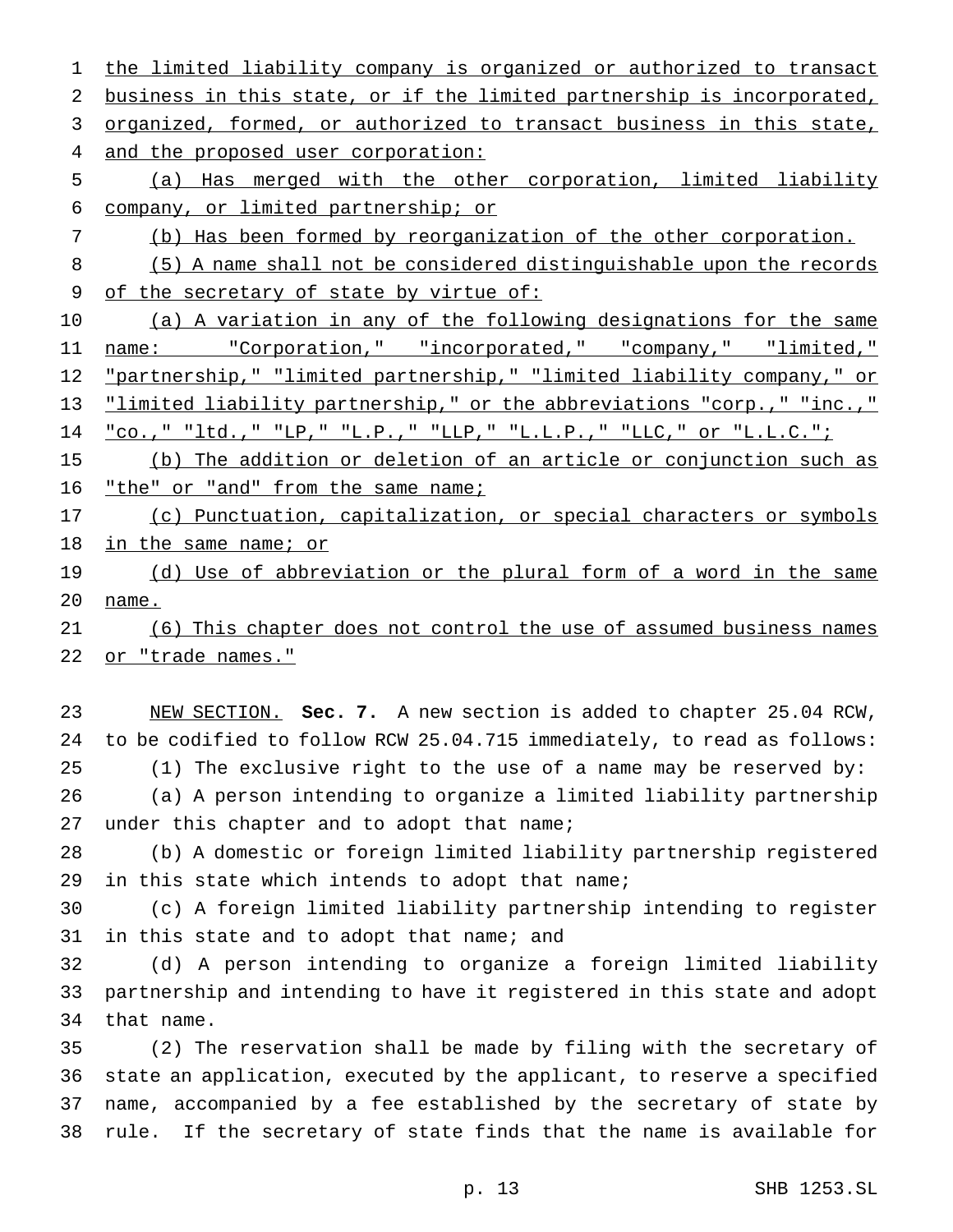use by a domestic or foreign limited liability partnership, the secretary of state shall reserve the name for the exclusive use of the applicant for a period of one hundred eighty days. The reservation is limited to one filing and is nonrenewable.

 A person or partnership may transfer the right to the exclusive use of a reserved name to any other person by filing in the office of the secretary of state a notice of the transfer, executed by the applicant for whom the name was reserved and specifying the name and address of the transferee.

 **Sec. 8.** RCW 25.10.020 and 1996 c 76 s 1 are each amended to read as follows:

 (1) The name of each limited partnership formed pursuant to this chapter as set forth in its certificate of limited partnership:

 (a) Shall contain the words "limited partnership" or the 15 abbreviation "LP" or "L.P.";

 (b) May not contain the name of a limited partner unless (i) it is also the name of a general partner, or the corporate name of a corporate general partner, or (ii) the business of the limited partnership had been carried on under that name before the admission of that limited partner;

 (c) May not contain any of the following words or phrases: "Bank", "banking", "banker", "trust", "cooperative"; or any combination of the words "industrial" and "loan"; or any combination of any two or more of the words "building", "savings", "loan", "home", "association" and "society"; or any other words or phrases prohibited by any statute of this state;

 (d) Except as authorized by subsections (2) and (3) of this section, must be distinguishable upon the records of the secretary of state from:

 (i) The name or reserved name of a foreign or domestic limited partnership;

32 (ii) The name of ((any)) <u>a</u> limited liability company reserved, registered, or formed under the laws of this state or qualified to do 34 business as a foreign limited liability company in this state under chapter 25.15 RCW;

 (iii) The corporate name of a corporation incorporated or authorized to transact business in this state;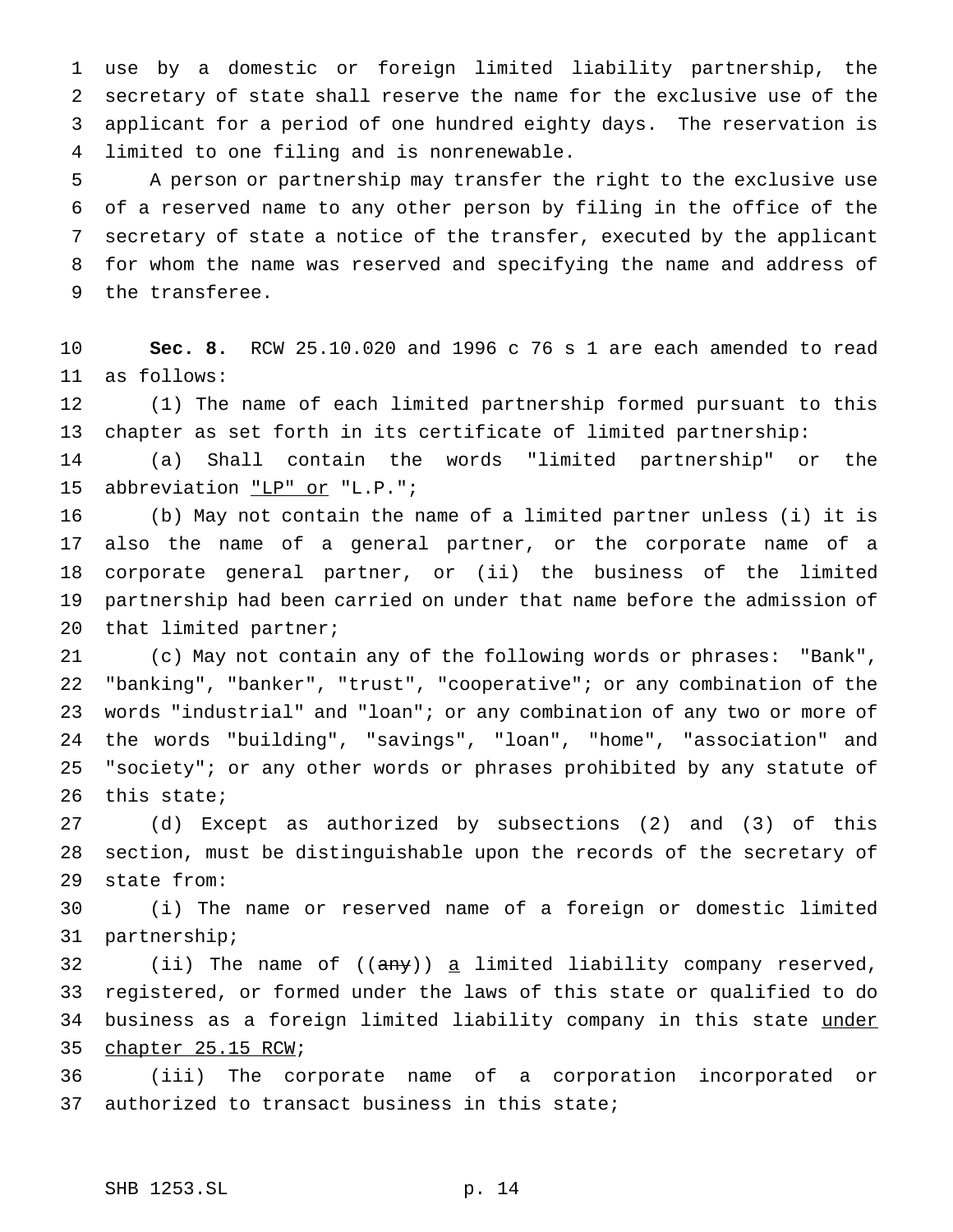1 (iv) A corporate name reserved or registered under ((RCW 23B.04.020) or 23B.04.030)) chapter 23B.04 RCW;

 (v) The corporate name or reserved name of a not-for-profit 4 corporation incorporated or authorized to conduct affairs in this state under chapter 24.03 RCW;

 (vi) The name or reserved name of a mutual corporation or miscellaneous corporation incorporated or authorized to do business 8 under chapter 24.06 RCW;

9 (vii) The fictitious name adopted ((pursuant to)) under RCW 23B.15.060 by a foreign corporation authorized to transact business in this state because its real name is unavailable; and

12 (((vi) The corporate name of a not-for-profit corporation 13 incorporated or authorized to conduct affairs in this state.)) (viii) 14 The name or reserved name of a limited liability partnership registered under chapter 25.04 RCW.

 (2) A limited partnership may apply to the secretary of state for authorization to use a name that is not distinguishable upon the records from one or more of the names described in subsection (1) of this section. The secretary of state shall authorize use of the name applied for if:

21 (a) The other limited partnership, company, corporation, limited 22 liability partnership, or holder consents to the use in writing and files with the secretary of state documents necessary to change its name or the name reserved or registered to a name that is distinguishable upon the records of the secretary of state from the name of the applying limited partnership; or

 (b) The applicant delivers to the secretary of state a certified copy of the final judgment of a court of competent jurisdiction establishing the applicant's right to use the name applied for in this state.

 (3) A limited partnership may use the name, including the fictitious name, of another domestic or foreign limited partnership, 33 limited liability company, limited liability partnership, or 34 corporation that is used in this state if the other ((limited partnership, limited liability company, or corporation)) entity is 36 organized, incorporated, formed, or authorized to transact business in this state and the proposed user limited partnership:

 (a) Has merged with the other limited partnership, limited liability company, limited liability partnership, or corporation; or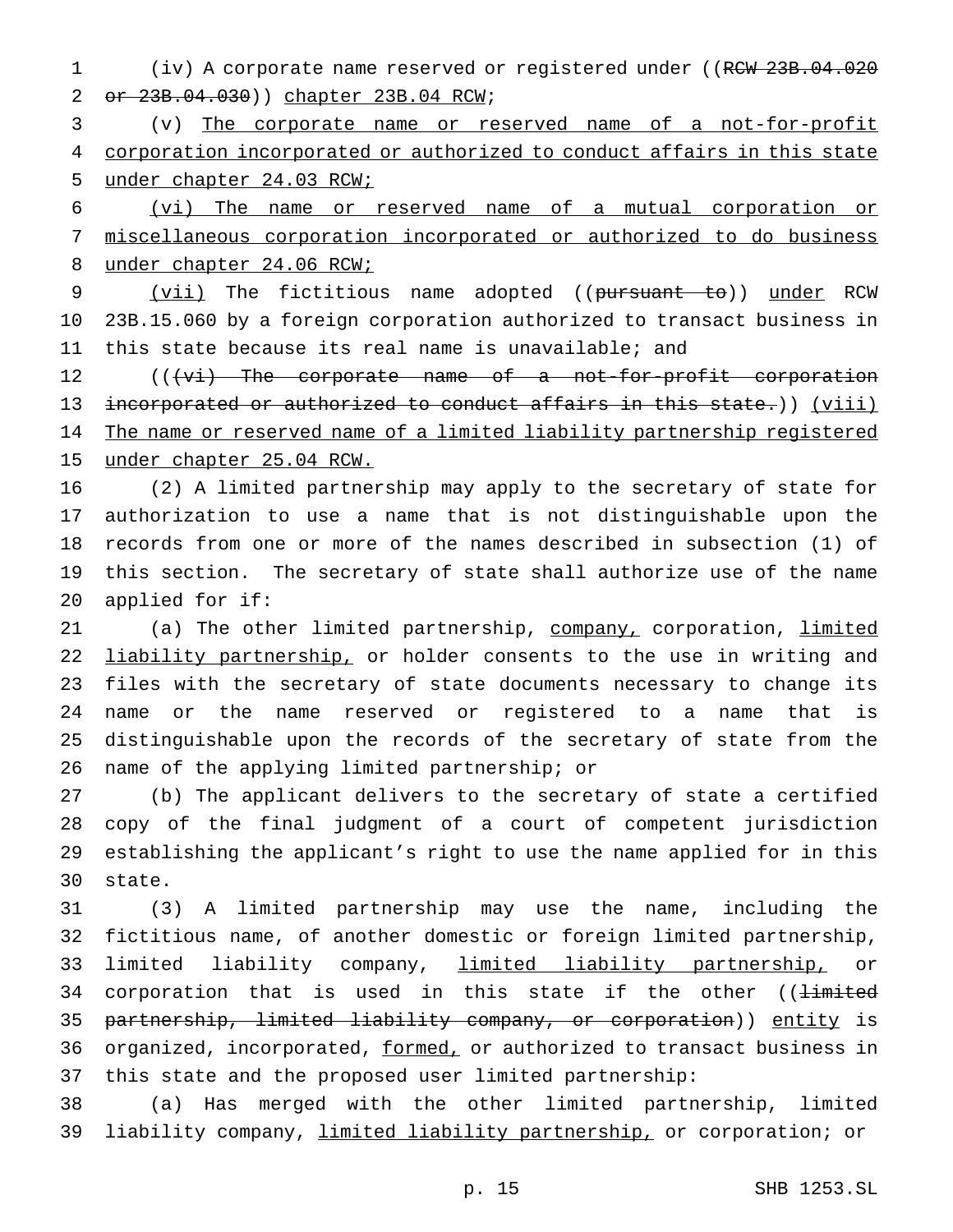(b) Results from reorganization with the other limited partnership, limited liability company, or corporation.

 (4) A name shall not be considered distinguishable upon the records of the secretary of state by virtue of:

 (a) A variation in ((the designation, under subsection (1)(a) of this section, used for the same name)) any of the following 7 designations for the same name: "Corporation," "incorporated," "company," "limited," "partnership," "limited partnership," "limited 9 liability company," or "limited liability partnership," or the 10 abbreviations "corp.," "inc.," "co.," "ltd.," "LP," "L.P.," "LLP," "L.L.P.," "LLC," or "L.L.C.";

 (b) The addition or deletion of an article or conjunction such as "the" or "and" from the same name;

 (c) Punctuation, capitalization, or special characters or symbols in the same name; or

 (d) Use of abbreviation or the plural form of a word in the same name.

18 (5) This ((title)) chapter does not control the use of assumed business names or "trade names."

 **Sec. 9.** RCW 25.15.010 and 1996 c 231 s 5 are each amended to read as follows:

 (1) The name of each limited liability company as set forth in its certificate of formation:

 (a) Must contain the words "Limited Liability Company," the words "Limited Liability" and abbreviation "Co.," or the abbreviation "L.L.C." or "LLC";

 (b) Except as provided in subsection (1)(d) of this section, may 28 contain the name of a member or manager;

 (c) Must not contain language stating or implying that the limited liability company is organized for a purpose other than those permitted by RCW 25.15.030;

 (d) Must not contain any of the words or phrases: "Bank," "banking," "banker," "trust," "cooperative," "partnership," "corporation," "incorporated," or the abbreviations "corp.," "ltd.," or 35 "inc.," or "LP," "L.P.," "LLP," "L.L.P.," or any combination of the words "industrial" and "loan," or any combination of any two or more of the words "building," "savings," "loan," "home," "association," and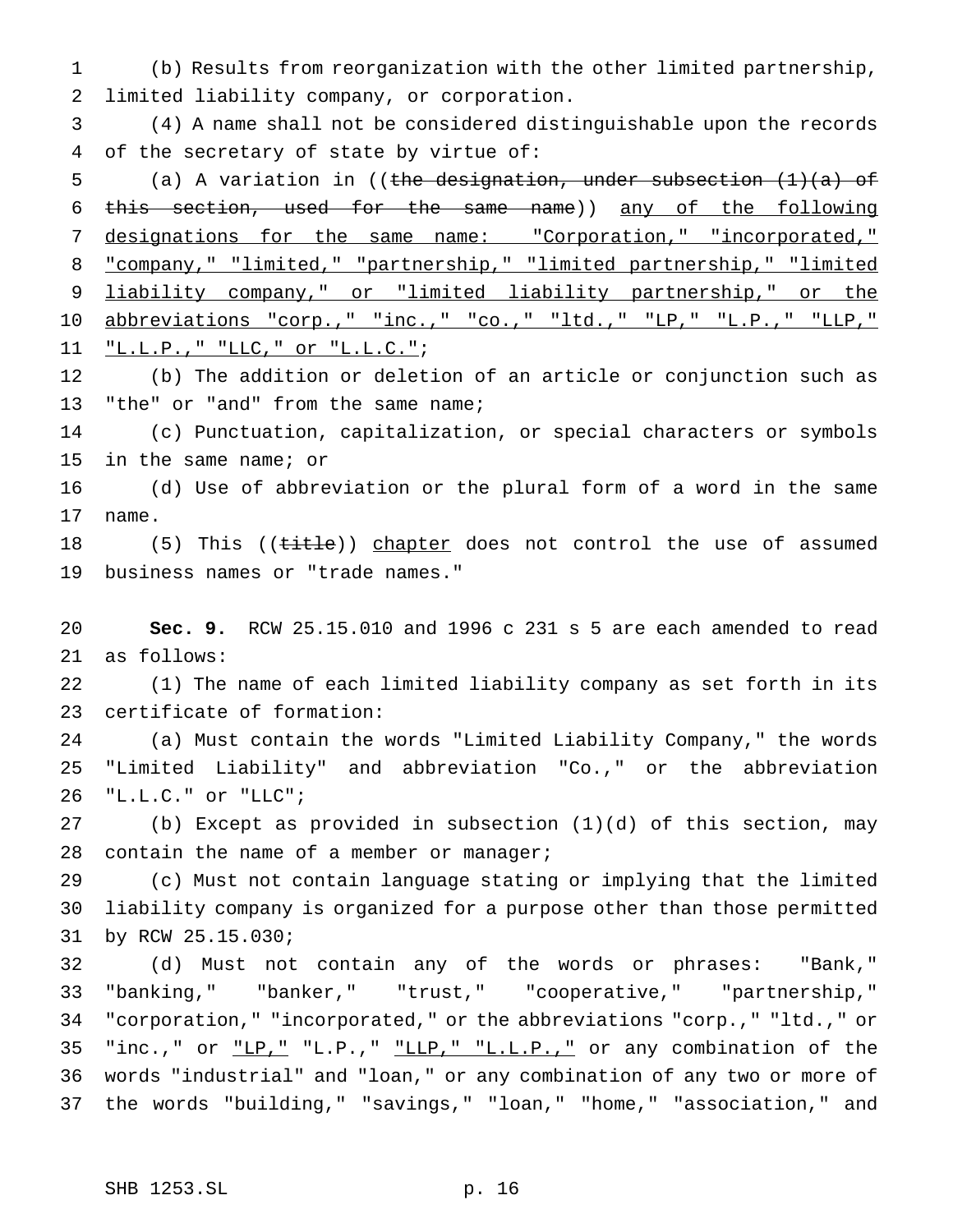"society," or any other words or phrases prohibited by any statute of this state; and

 (e) Must be distinguishable upon the records of the secretary of state from the names described in RCW 23B.04.010(1)(d) and 25.10.020(1)(d), and the names of any limited liability company reserved, registered, or formed under the laws of this state or qualified to do business as a foreign limited liability company in this state.

 (2) A limited liability company may apply to the secretary of state for authorization to use any name which is not distinguishable upon the records of the secretary of state from one or more of the names described in subsection (1)(e) of this section. The secretary of state shall authorize use of the name applied for if the other corporation, 14 limited partnership, limited liability partnership, or limited liability company consents in writing to the use and files with the secretary of state documents necessary to change its name or the name reserved or registered to a name that is distinguishable upon the records of the secretary of state from the name of the applying limited liability company.

 (3) A name shall not be considered distinguishable upon the records of the secretary of state by virtue of:

22 (a) A variation in ((the designation, under subsection  $(1)(a)$  of 23 this section, used for the same name)) any of the following 24 designations for the same name: "Corporation," "incorporated," "company," "limited," "partnership," "limited partnership," "limited liability company," or "limited liability partnership," or the 27 abbreviations "corp.," "inc.," "co.," "ltd.," "LP," "L.P.," "LLP," "L.L.P.," "LLC," or "L.L.C.";

 (b) The addition or deletion of an article or conjunction such as "the" or "and" from the same name;

 (c) Punctuation, capitalization, or special characters or symbols in the same name; or

 (d) Use of abbreviation or the plural form of a word in the same name.

 (4) This chapter does not control the use of assumed business names or "trade names."

 **Sec. 10.** RCW 25.15.325 and 1996 c 231 s 10 are each amended to read as follows: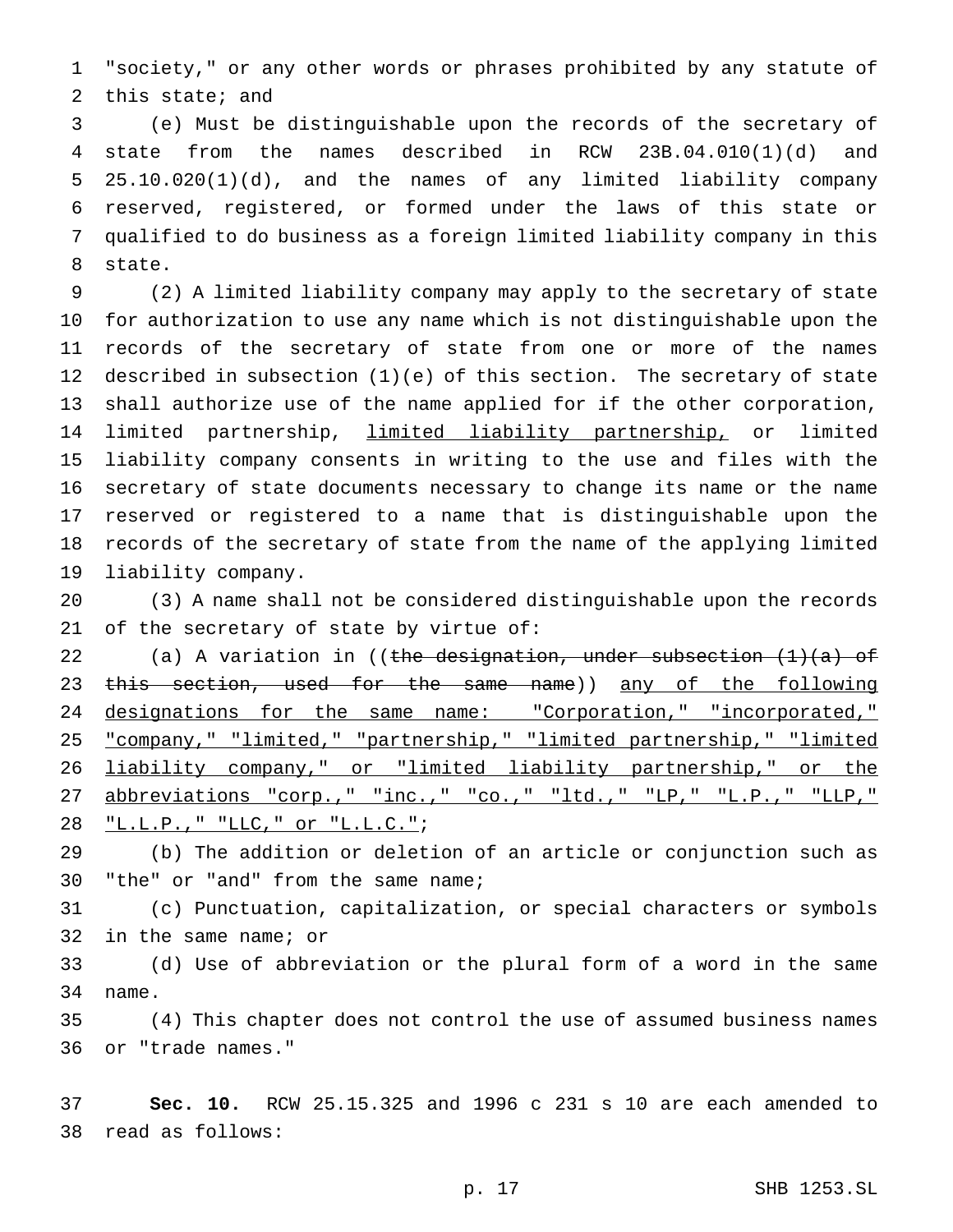(1) A foreign limited liability company may register with the secretary of state under any name (whether or not it is the name under which it is registered in the jurisdiction of its formation) that includes the words "Limited Liability Company," the words "Limited Liability" and the abbreviation "Co.," or the abbreviation "L.L.C." or "LLC" and that could be registered by a domestic limited liability company. A foreign limited liability company may apply to the secretary of state for authorization to use a name which is not distinguishable upon the records of the office of the secretary of 10 state from the names described in RCW 23B.04.010 $((+1)+(d))$  and 11 25.10.020, and the names of any domestic or foreign limited liability company reserved, registered, or formed under the laws of this state. The secretary of state shall authorize use of the name applied for if 14 the other corporation, limited liability company, limited liability 15 partnership, or limited partnership consents in writing to the use and files with the secretary of state documents necessary to change its name, or the name reserved or registered to a name that is distinguishable upon the records of the secretary of state from the name of the applying foreign limited liability company.

 (2) Each foreign limited liability company shall continuously maintain in this state:

 (a) A registered office, which may but need not be a place of its business in this state. The registered office shall be at a specific geographic location in this state, and be identified by number, if any, and street, or building address or rural route, or, if a commonly known street or rural route address does not exist, by legal description. A registered office may not be identified by post office box number or other nongeographic address. For purposes of communicating by mail, the secretary of state may permit the use of a post office address in the same city as the registered office in conjunction with the registered office address if the foreign limited liability company also maintains on file the specific geographic address of the registered 33 office where personal service of process may be made;

 (b) A registered agent for service of process on the foreign limited liability company, which agent may be either an individual resident of this state whose business office is identical with the foreign limited liability company's registered office, or a domestic corporation, a limited partnership or limited liability company, or a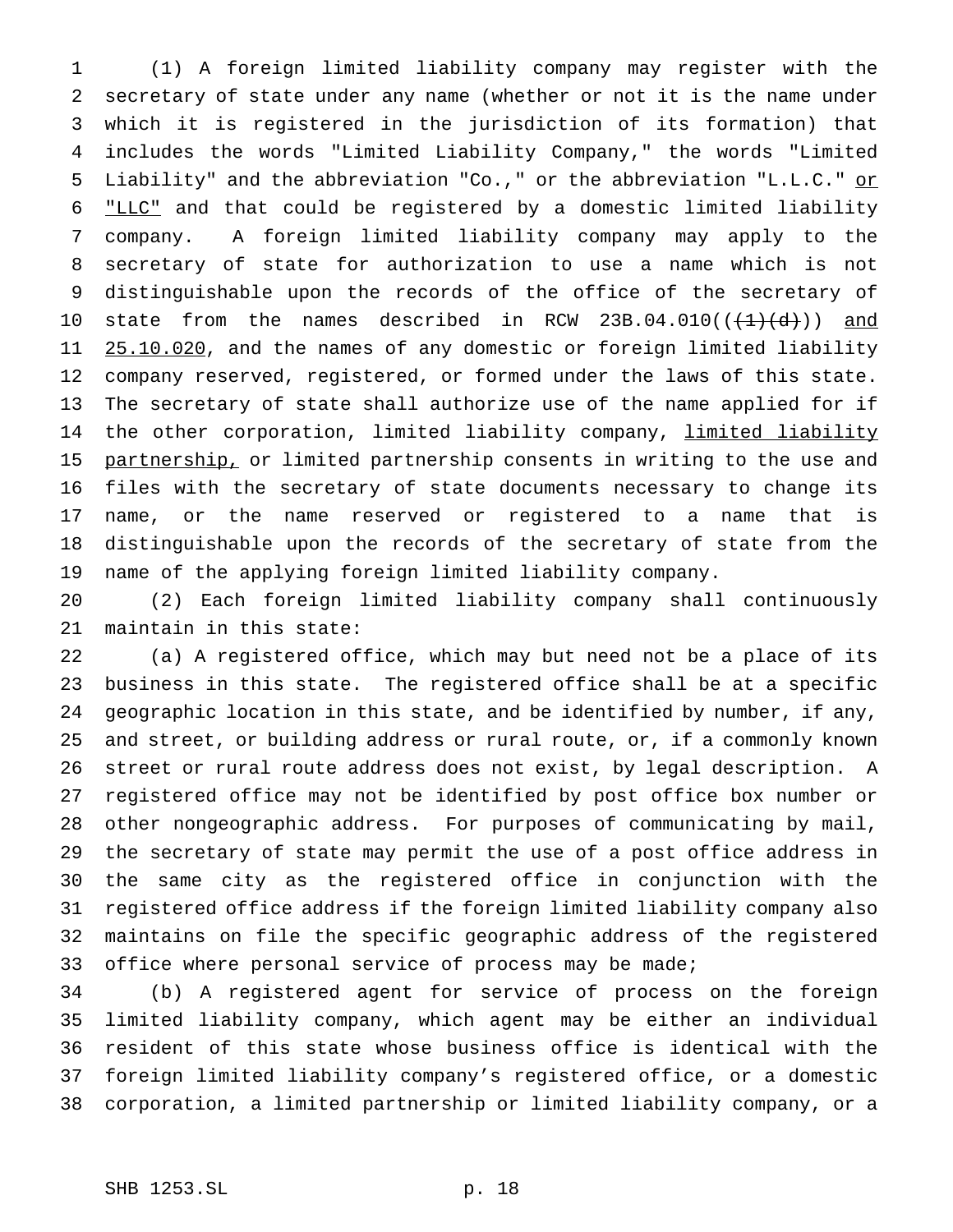foreign corporation authorized to do business in this state having a business office identical with such registered office; and

 (c) A registered agent who shall not be appointed without having given prior written consent to the appointment. The written consent shall be filed with the secretary of state in such form as the secretary may prescribe. The written consent shall be filled with or as a part of the document first appointing a registered agent. In the event any individual, limited liability company, limited partnership, or corporation has been appointed agent without consent, that person or corporation may file a notarized statement attesting to that fact, and the name shall forthwith be removed from the records of the secretary of state.

 (3) A foreign limited liability company may change its registered office or registered agent by delivering to the secretary of state for filing a statement of change that sets forth:

(a) The name of the foreign limited liability company;

 (b) If the current registered office is to be changed, the street address of the new registered office in accord with subsection (2)(a) of this section;

 (c) If the current registered agent is to be changed, the name of the new registered agent and the new agent's written consent, either on 22 the statement or attached to it, to the appointment; and

 (d) That after the change or changes are made, the street addresses of its registered office and the business office of its registered agent will be identical.

 (4) If a registered agent changes the street address of the agent's business office, the registered agent may change the street address of the registered office of any foreign limited liability company for which the agent is the registered agent by notifying the foreign limited liability company in writing of the change and signing, either manually or in facsimile, and delivering to the secretary of state for filing a statement that complies with the requirements of subsection (3) of this section and recites that the foreign limited liability company has been notified of the change.

 (5) A registered agent of any foreign limited liability company may resign as agent by signing and delivering to the secretary of state for filing a statement that the registered office is also discontinued. After filing the statement the secretary of state shall mail a copy of the statement to the foreign limited liability company at its principal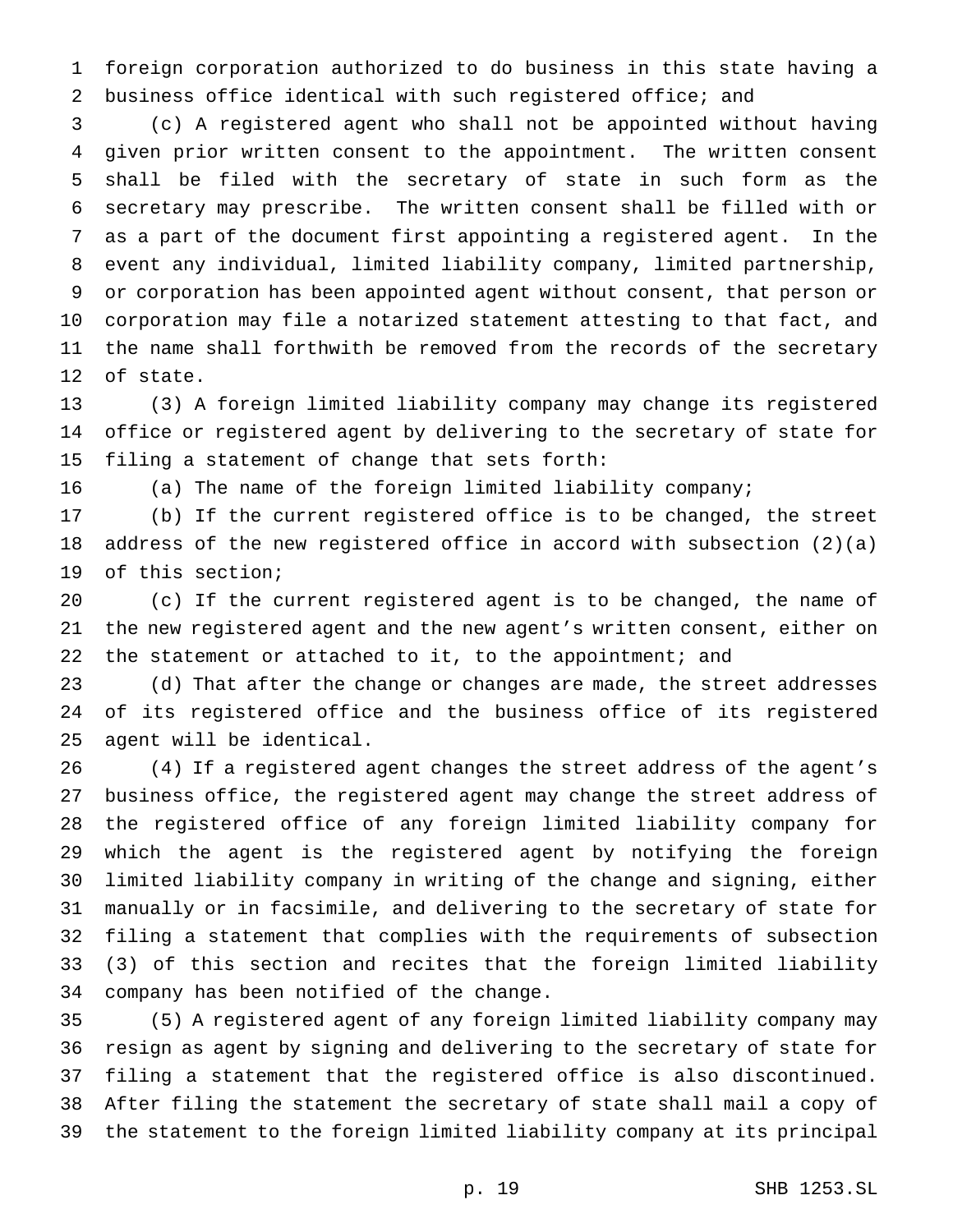1 ((office address shown in its most recent annual report, or the address 2 of its principal)) place of business shown in its application for certificate of registration if no annual report has been filed. The agency appointment is terminated, and the registered office discontinued if so provided, on the thirty-first day after the date on which the statement was filed.

 **Sec. 11.** RCW 25.15.015 and 1994 c 211 s 103 are each amended to read as follows:

(1) Reserved Name.

 (a) A person may reserve the exclusive use of a limited liability company name by delivering an application to the secretary of state for filing. The application must set forth the name and address of the applicant and the name proposed to be reserved. If the secretary of state finds that the limited liability company name applied for is available, the secretary of state shall reserve the name for the applicant's exclusive use for a nonrenewable one hundred eighty-day period.

 (b) The owner of a reserved limited liability company name may transfer the reservation to another person by delivering to the secretary of state a signed notice of the transfer that states the name and address of the transferee.

(2) Registered Name.

 (a) A foreign limited liability company may register its name if the name is distinguishable upon the records of the secretary of state 25 from the names specified in RCW  $25.15.010((\text{+1})(e))$ .

 (b) A foreign limited liability company registers its name by delivering to the secretary of state for filing an application that:

 (i) Sets forth its name and the state or country and date of its organization; and

 (ii) Is accompanied by a certificate of existence, or a document of similar import, from the state or country of organization.

 (c) The name is registered for the applicant's exclusive use upon the effective date of the application and until the close of the calendar year in which the application for registration is filed.

 (d) A foreign limited liability company whose registration is effective may renew it for successive years by delivering to the secretary of state for filing a renewal application, which complies with the requirements of (b) of this subsection, between October 1st